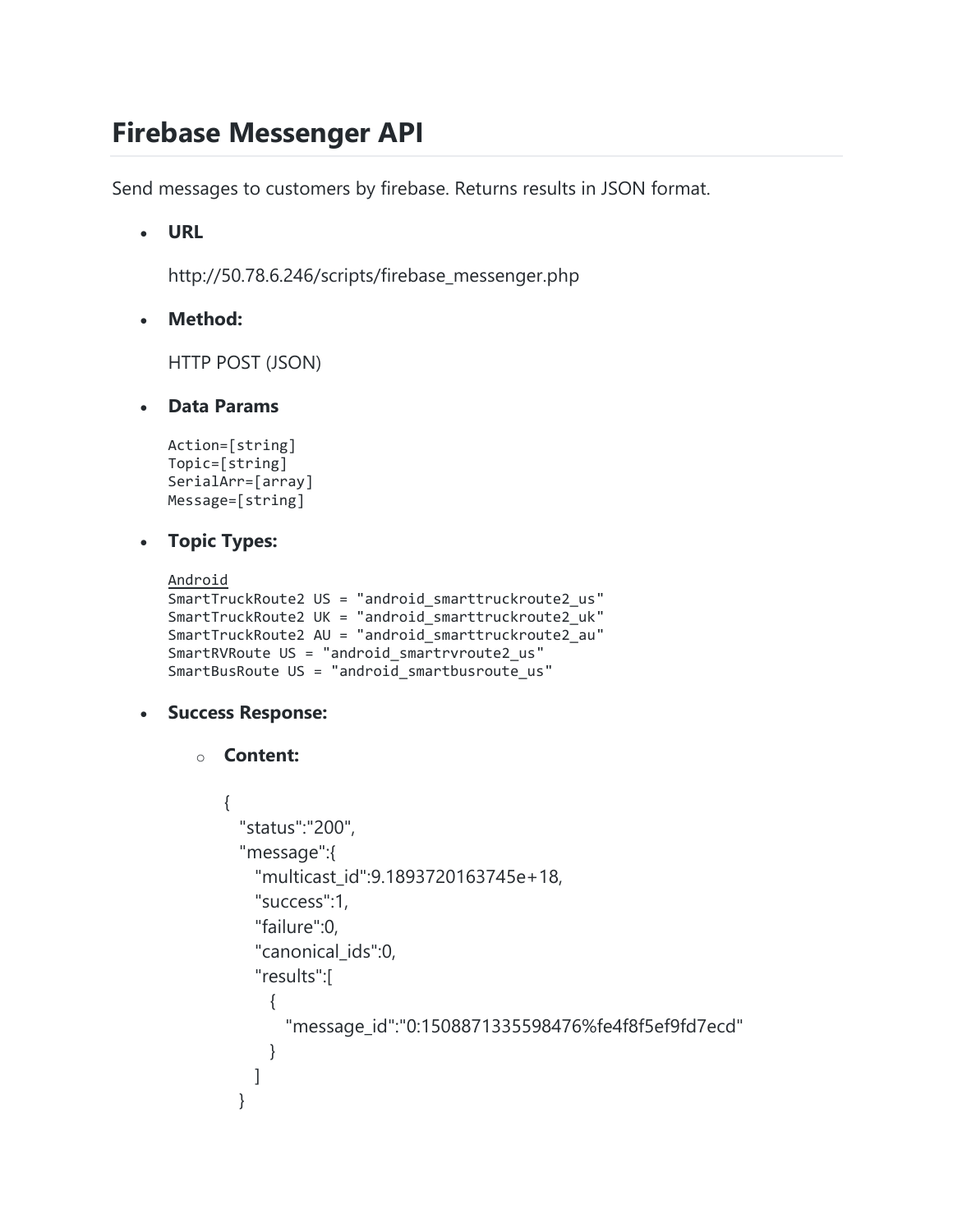}

#### **Error Response:**

o **Content:** { error : "Topic is Invalid | Serials Array is not valid | Tokens are not available" }

#### **Sample Call:**

 $$url = "http://50.78.6.246/scripts/firebase_messenger.php";$ 

```
$postData = array( "Action" => "SendDeveloperMessages",
   "Topic" => "android_smarttruckroute2_us",
   "SerialArr" => array("4f5ds54fs6s64fds", "78fdsf4ds5f42sdd"),
   "Message" => "Firebase Messenger works!"
);
```

```
\text{Content} = \text{ison} \cdot \text{encode}(\text{SpostData});
```

```
$curl = curl \; init(Surl);curl_setopt($curl, CURLOPT_HEADER, false);
curl_setopt($curl, CURLOPT_RETURNTRANSFER, true);
curl_setopt($curl, CURLOPT_HTTPHEADER,
     array("Content-type: application/json"));
curl_setopt($curl, CURLOPT_POST, true);
curl_setopt($curl, CURLOPT_POSTFIELDS, $content);
```

```
$json response = curl exec($curl);
```

```
$status = curl_getinfo($curl, CURLINFO_HTTP_CODE);
```

```
if ( $status != 201 ) {
```

```
 die("Error: call to URL $url failed with status $status, response $json_response, curl_error " . 
curl_error($curl) . ", curl_errno " . curl_errno($curl));
```

```
}
```
curl\_close(\$curl);

```
$response = json_decode($json_response, true);
var_dump($result);
```